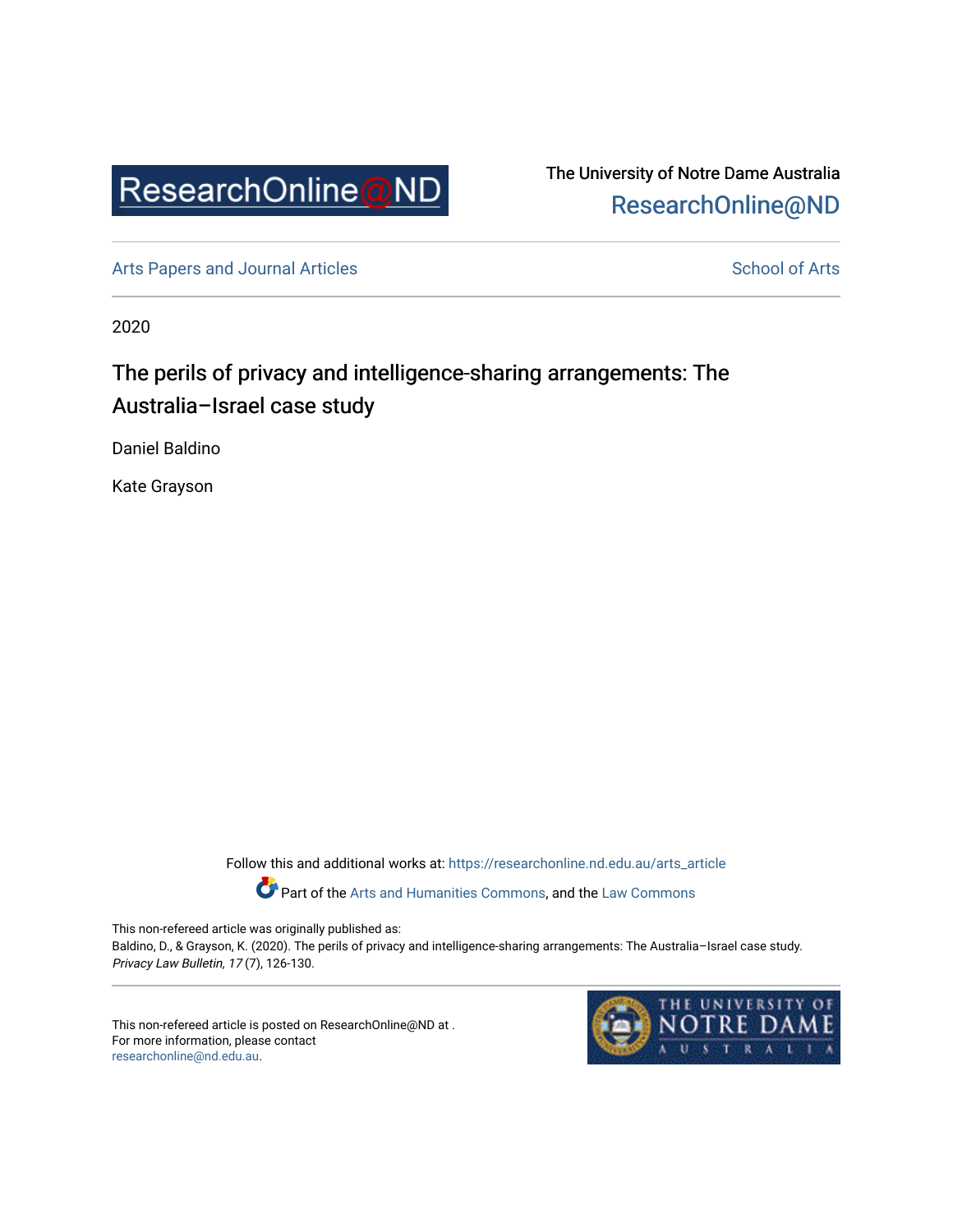Copyright © The Authors. All rights reserved. For personal use only. No other uses without permission.

This article first published in the *Privacy Law Bulletin.*

Baldino, D., & Grayson, K. (2020) The perils of privacy and intelligence-sharing arrangements: The Australia-Israel case study. *Privacy Law Bulletin*, *17*(7), 126-130.

Permission granted by the *Privacy Law Bulletin* for use on ResearchOnline@ND.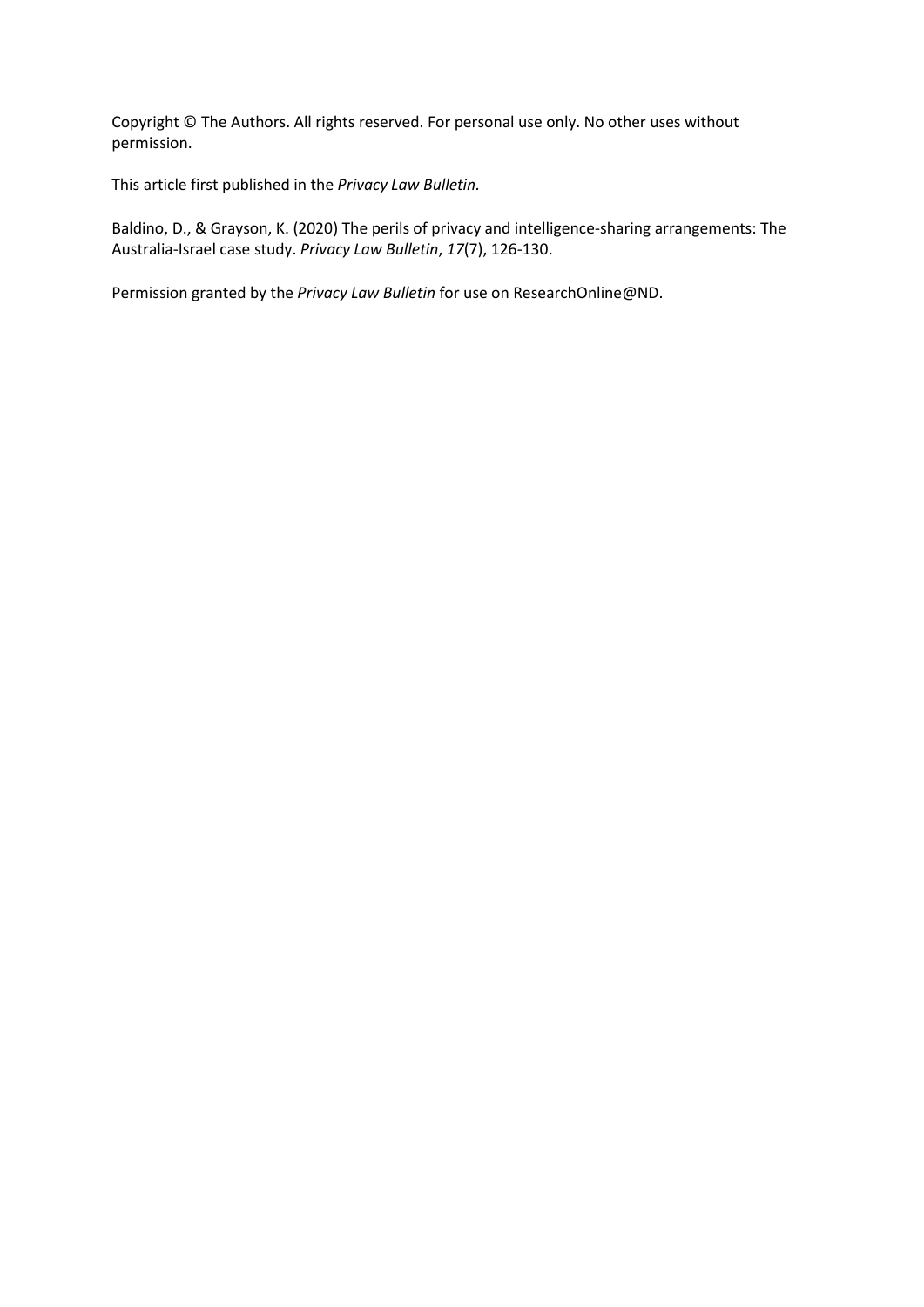# The perils of privacy and intelligence-sharing arrangements: the Australia–Israel case study

# *Dr Daniel Baldino and Kate Grayson*

The aim of this analysis is to explore the governance frameworks and associated privacy and interrelated risks that stem from bilateral security arrangements such as the Australia–Israel intelligence relationship. In an era of expanding globalisation of intelligence, targeted oversight advances that are adaptive to global trends may serve to mitigate the potential costs and downsides of transnational intelligence exchange while respecting the privacy, rights and liberties of citizens and ensuring that sovereignty, human rights standards and rule of law remain protected.

## **Introduction**

The Privacy Act 1988 (Cth) is the principal piece of Australian legislation for protecting the handling of personal information about individuals including the collection, use, storage and disclosure of personal information in both the federal public sector and in the private sector.<sup>1</sup> Whilst the Australian National Intelligence Community (NIC) agencies are subject to privacy requirements that are informed by the principles that underpin the Privacy Act, the Privacy Act itself does not cover all of the Australian intelligence and national security agencies.<sup>2</sup> These include the Australian Security Intelligence Organisation (ASIO) and the Australian Secret Intelligence Service (ASIS).

This matter is particularly pertinent given that spycraft is an international endeavour and remains an exceedingly secretive (and often misunderstood) arena. Certainly, Australia's bilateral intelligence liaisons with both traditional and non-traditional foreign counterparts have amplified post 9/11. But enhanced intelligence cooperation is not a cost-free exercise and can create diplomatic and political quandaries that expose a "darker side". Thus information-sharing advantages in a digital age will continue to co-exist with latent political pitfalls, accountability drawbacks and "security vs liberty" tradeoffs. As such, Australian policymakers will need to carefully consider the effectiveness, liabilities and limitations of current global intelligence networks and associated political and institutional oversight mechanisms.

Indeed, it can be argued that the internationalisation of intelligence has spawned an "accountability deficit" that has been exposed, in part, by the restricted utility of informal agreements and off-the-record diplomatic arrangements. As such, this article will address and explore the privacy and related risks that stem from the Australia–Israel relationship as an example of how modern-day international security agencies cooperate in intelligence exchange. Such governance frameworks (and normative standards) remain primarily reinforced via memorandums of understanding (MOUs) and the constraints, or lack thereof, that are directed by two key accountability mechanisms — the Parliamentary Joint Committee on Intelligence and Security (PJCIS) and the Inspector-General of Intelligence and Security (IGIS).

# **Key takeaways**

- Whilst the Australian intelligence agencies are subject to privacy requirements that are informed by the principles that underpin the Privacy Act, the Privacy Act does not cover Australia's intelligence and national security agencies.
- Australia, like many western liberal democracies, has a tendency to over-rely on the application of non-enforceable diplomatic assurances in sensitive security matters, which might incorporate a MOU as a subject-specific commitment between two parties. But such arrangements do not create or enforce legally binding obligations.
- Modern-day Israeli security linkages continue to exist alongside notable concerns surrounding a record of intelligence mismanagement and political maltreatment as well as a lack of appropriate domestic oversight safeguards to effectively govern the nature of such covert global intelligence enterprises.
- Australian policymakers need to carefully consider the effectiveness, liabilities and limitations of current global intelligence networks and associated political and institutional oversight frameworks.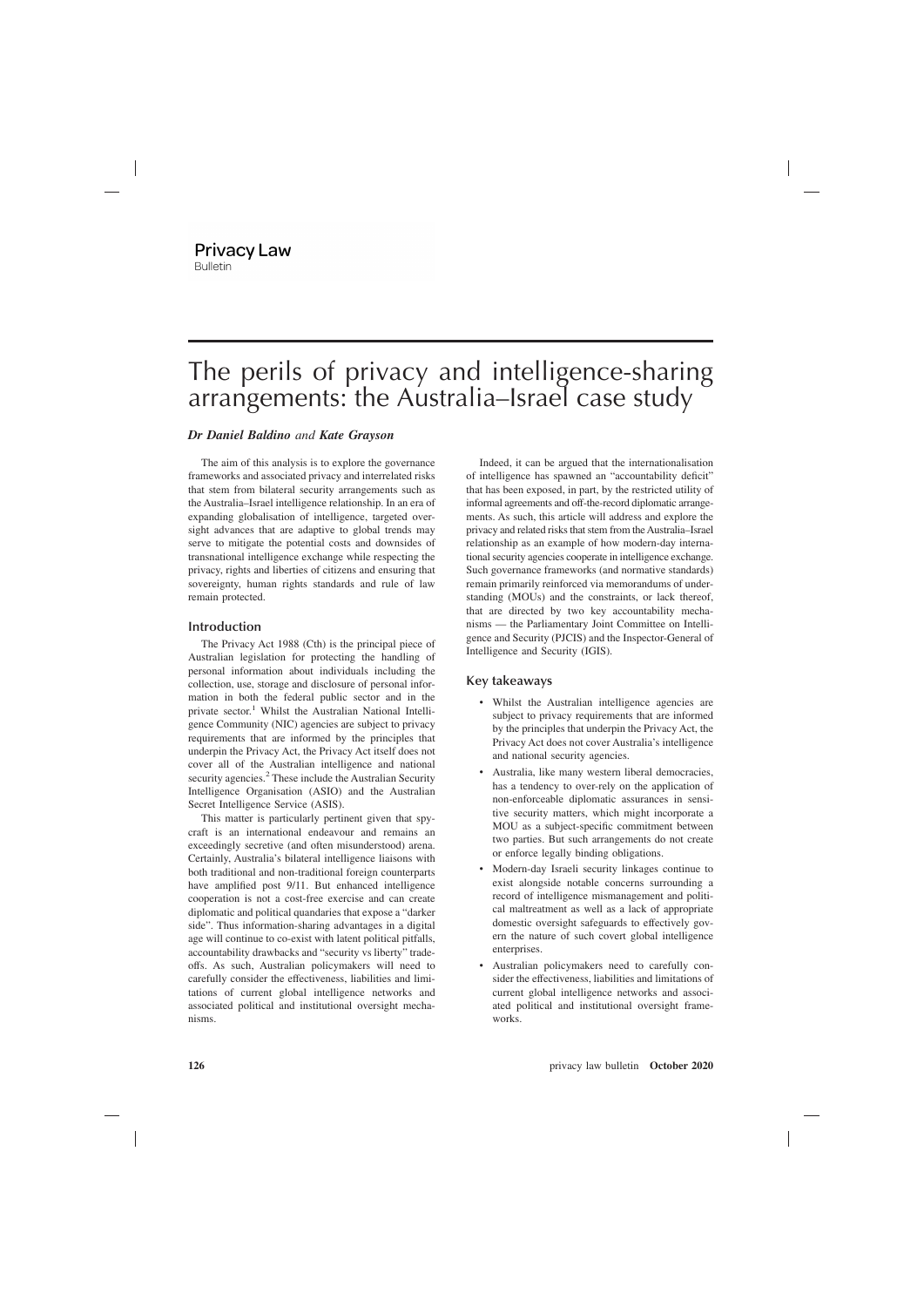• Australia's key oversight and accountability mechanisms remain constrained, deficient and legislatively restricted in the area of international intelligence cooperation.

## **Background**

Australia and Israel formally established diplomatic relations in 1949 though there is no formal public acknowledgment of the origins of Australian–Israeli intelligence relationship. Nonetheless, in more recent years, the growing importance of defence and security collaboration has seen a deliberate attentiveness at a practical policy level. Moves towards enhancing mutual support in the defence and intelligence realm can be seen as picking up the pace due to factors like technological communications advancements as well as the political need to push back against threats like missile proliferation networks or transnational terrorism in a post-9/11 world.<sup>3</sup>

On the whole, international intelligence exchange remains integral to both strategic calculations and the operational work within intelligence services and connected government agencies. Various pieces of legislation, such as s 19 of the Australian Security Intelligence Organisation Act 1979 (Cth), do allow for cooperation with agencies and authorities of other countries approved by the relevant minister. As such, enhancing intelligence cooperation and respective surveillance systems — where appropriate and when in compliance with privacy laws and other regulations — should be seen as critical in helping to provide decision-makers with tactical and strategic warnings to better navigate global threat-based ecosystems.

Yet there are real and potential hazards as well as benefits in seeking such intelligence partnerships. In this context, "good relations" with Israel are not an end in themselves but should be seen as a means of securing Australia's national interests. Pointedly, a number of past security and intelligence controversies have served to spotlight the negative implications of excessive secrecy, the precariousness of international norms and the problematic status of non-binding and informal security protocols to direct preferred behaviour. Such past controversies have included the so-called passport affair in which Israel had counterfeited four Australian passports as part of an assassination plot as well as the circumstances surrounding the arrest and death of alleged agent of Mossad, Benjamin Zygier.<sup>4</sup>

Taken as a whole, any situation acting to forge and consolidate the conditions for the beneficial and constructive use of bilateral intelligence exchange should be underwritten by appropriate governance mechanisms, including oversight arrangements, which can provide suitable guidance and transparency to pilot the purpose, nature and limits of such intelligence activities and systems. Indeed, in past efforts to enhance collective intelligence capabilities with other countries, Hope J (who was most notably the appointed judge on a series of Royal Commissions on Intelligence and Security in Australia during the 1970s and 1980s) had observed:

But there are risks, and costs. There is a danger that some of the information we are given access to will be deceptive or misleading. Operational co-operation may entail some loss of operational independence. Our agencies must beware of seeming to be in the pockets of their powerful counterparts. Of course, they must avoid being so. Australia's national interest does not and cannot exactly or entirely coincide with that of any other country, no matter how friendly.<sup>5</sup>

## **Memorandums of understanding**

Australia, like many western liberal democracies, has a tendency to over-rely on the application of nonenforceable diplomatic assurances in sensitive security matters, which might incorporate a MOU as a subjectspecific commitment between two parties (that will not create legally binding obligations). A MOU is usually used where it is considered preferable to avoid the stricter regulations and procedures of an official treaty.

Unlike treaties, these types of informal diplomatic agreements concerning the sharing of classified intelligence are typically kept confidential. Yet despite the fact that little is usually known about the precise details of these classified agreements, it had been revealed by former Secretary of the Department of Foreign Affairs and Trade (DFAT) Dennis Richardson that in 2006 a MOU had been entered into between an Australian and an Israeli intelligence agency about protocols for use of Australian passports.<sup>6</sup> Given few countries will divulge information on intelligence cooperation and its processes, this rare disclosure offered a distinctive window to examine the logic and methods used to govern such international exchanges and integrated safeguards.

Based on the Protective Security Policy Framework (PSPF), the Australian Attorney-General's Department recommends that informal arrangements regarding security classified information are documented for a limited time period and for an explicit purpose or activity.<sup>7</sup> At the same time, the risks and costs in the search for appropriate intelligence instructions and shared international practices will range from foreseeable to unpredictable. Despite some established rules such as the fact that the NIC is not permitted to share information branded AUSTEO (or Australian Eyes Only) with anyone who is not an Australian citizen, as captured by Richelson, "while some risks are common to virtually every intelligence cooperation arrangement, others may be more difficult to anticipate".<sup>8</sup>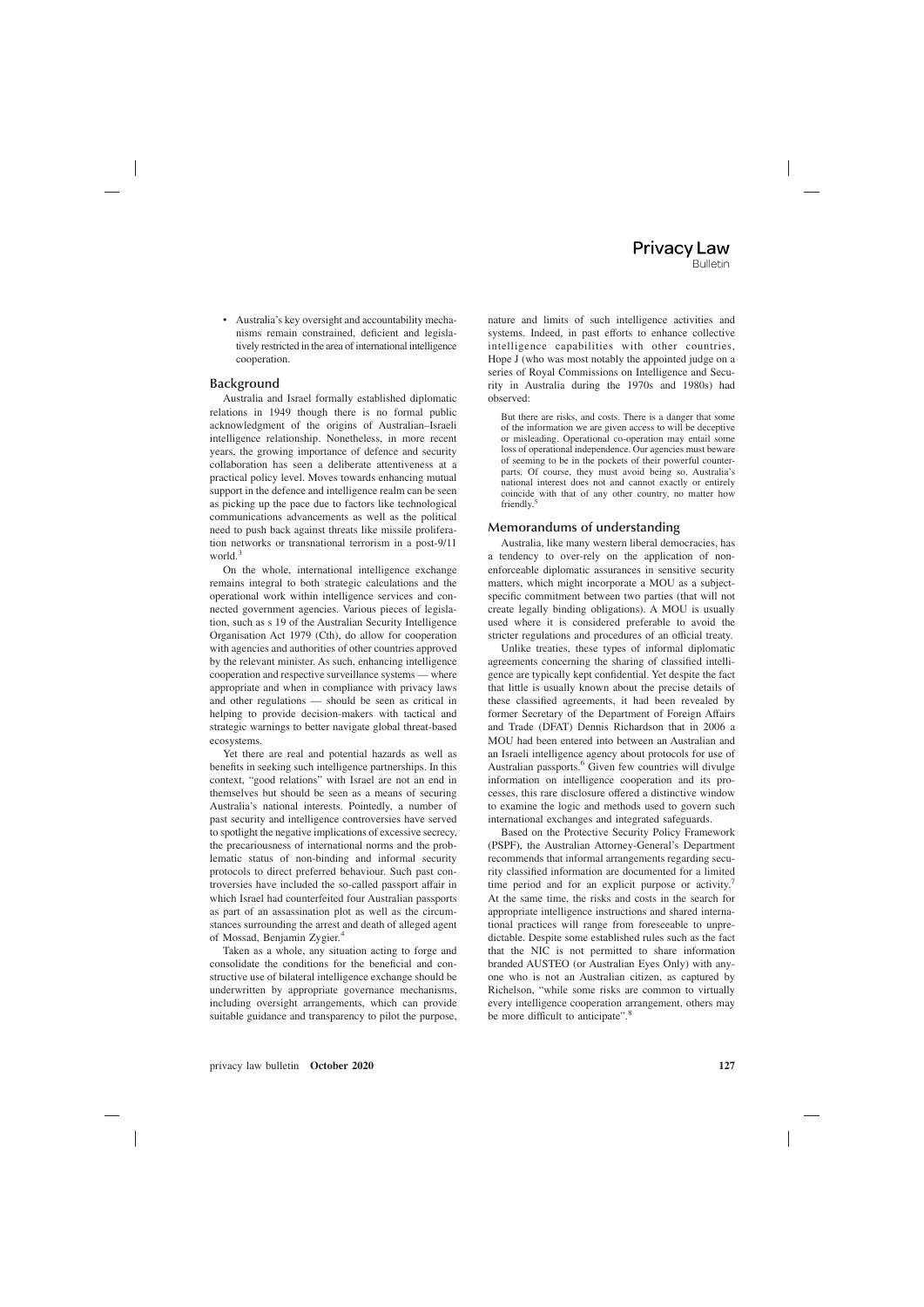Other related quandaries might involve circumstances where anticipated benefits are contradictory, free-riding behaviour, negative human rights implications like privacy breaches and the exposure to moral hazards. A moral hazard is a situation in which one party gets involved in a hazardous or precarious event knowing that it is protected against that risk and the other party will incur the cost. Further, it is worth noting that intelligence cooperation is fraught with polygonal problems and will continue to remain an intricate process when dealing with multiparty liaison links such as, for example, in dealing with the work of Mossad and its counterparts in Washington DC.

For instance, the US National Security Agency (NSA), in the dissemination of intelligence with Israel, has included information about Australian citizens without such sharing of information necessarily being consulted on or agreed to by Australian authorities. In 2013, another rare insight into the mishandling of the thirdparty rule was uncovered based on a leaked MOU by whistleblower Edward Snowden. Previously classified details had emerged of intelligence-sharing between the NSA and its Israeli counterpart, the Israeli Signals Intelligence National Unit (ISNU), on the sharing of signals intelligence. The MOU between the NSA and the ISNU had allowed NSA to share "raw SIGINT data" with Israel. Details showed the US Government handed over to Israel "raw" or "unevaluated and unminimised" signals intelligence including "transcripts, gists, facsimiles, telex, voice and Digital Network Intelligence metadata and content".<sup>9</sup>

On the other hand, the MOU between Israel and US had outlined:

ISNU . . . recognizes that NSA has agreements with Australia, Canada, New Zealand, and the United Kingdom that require it to protect information associated with the UK persons, Australian persons, Canadian persons and New Zealand persons using procedures and safeguards similar to those applied for US persons. For this reason, in all uses of raw material provided by the NSA, ISNU agrees to apply the procedures outlined in this agreement to persons of the countries.<sup>10</sup>

So any mandate and protective features that were provided within the above provisions were directly undermined by the disclosure that Israel is also allowed to receive "raw SIGINT data" — information that has not been investigated and partitioned. Nor does it indicate if the Australian intelligence agencies or the other Five Eyes members mentioned had agreed or even been consulted about the nature of the MOU between the US and Israel. Typically, a receiving country is intuitively likely to promise not to share information onward to other countries without explicit permission; however, this is again not without risks in a world of mass digital surveillance and bulk interception. A major

concern about the US sharing raw data with Israel is that there are no legally binding limits on the use of the data by the Israelis and that the information could even theoretically be shared with other partners that are not friendly towards, or inimical to, the interests of Australia.

In short, the leaked MOU draws attention to the flawed nature of such entity-to-entity level and less formal arrangements; arrangements that can act as an obstacle to accountability as well as pose conceivable dangers and blowback for Australian citizens' privacy and national interests.

#### **Oversight and accountability mechanisms**

So given the inherent risks and costs of foreign intelligence liaisons, such as the Australia–Israel intelligence relationship, robust legislative oversight mechanisms do remain a core component of how to best mitigate mistake, miscalculation or abuse given the rapidly changing cross-border information flow structures. Of course, intelligence agencies will need to maintain a degree of secrecy in both the collection and operation realms and therefore the standards of accountability and oversight will unavoidably differ from those applicable to other parts of government. At the same time, the public needs to have confidence that those intelligence agencies and their collaborative partners are acting with legality, proportionality and efficiency.

#### *Parliamentary Joint Committee on Intelligence and Security*

Parliamentarians bear a responsibility for both developing the legal and the institutional framework for oversight, and as the principal external overseers, for ensuring that oversight accomplishes the central targets of accountability and legitimacy. The PJCIS is constituted under s 28 of the Intelligence Services Act 2001 (Cth). However, the current piecemeal design of the PJCIS stands on highly contestable grounds as the best way of managing intelligence and security affairs that will increasingly incorporate the blurring of lines between domestic and foreign intelligence.

The PJCIS has a range of fundamental restrictions. Its oversight mandate is primarily limited to overseeing the administration and expenditure of NIC, addressing matters referred to it by the responsible minister or by a resolution of parliament, and reporting its recommendations to parliament and the responsible minister. So while the PJCIS might be powerful in the sense that it can examine the NIC's administration and expenditure, it also is in effect hamstrung, as it cannot review the intelligence-gathering and assessment priorities of the NIC nor does it have the power to initiate its ownmotion inquiries into matters relating to the activities of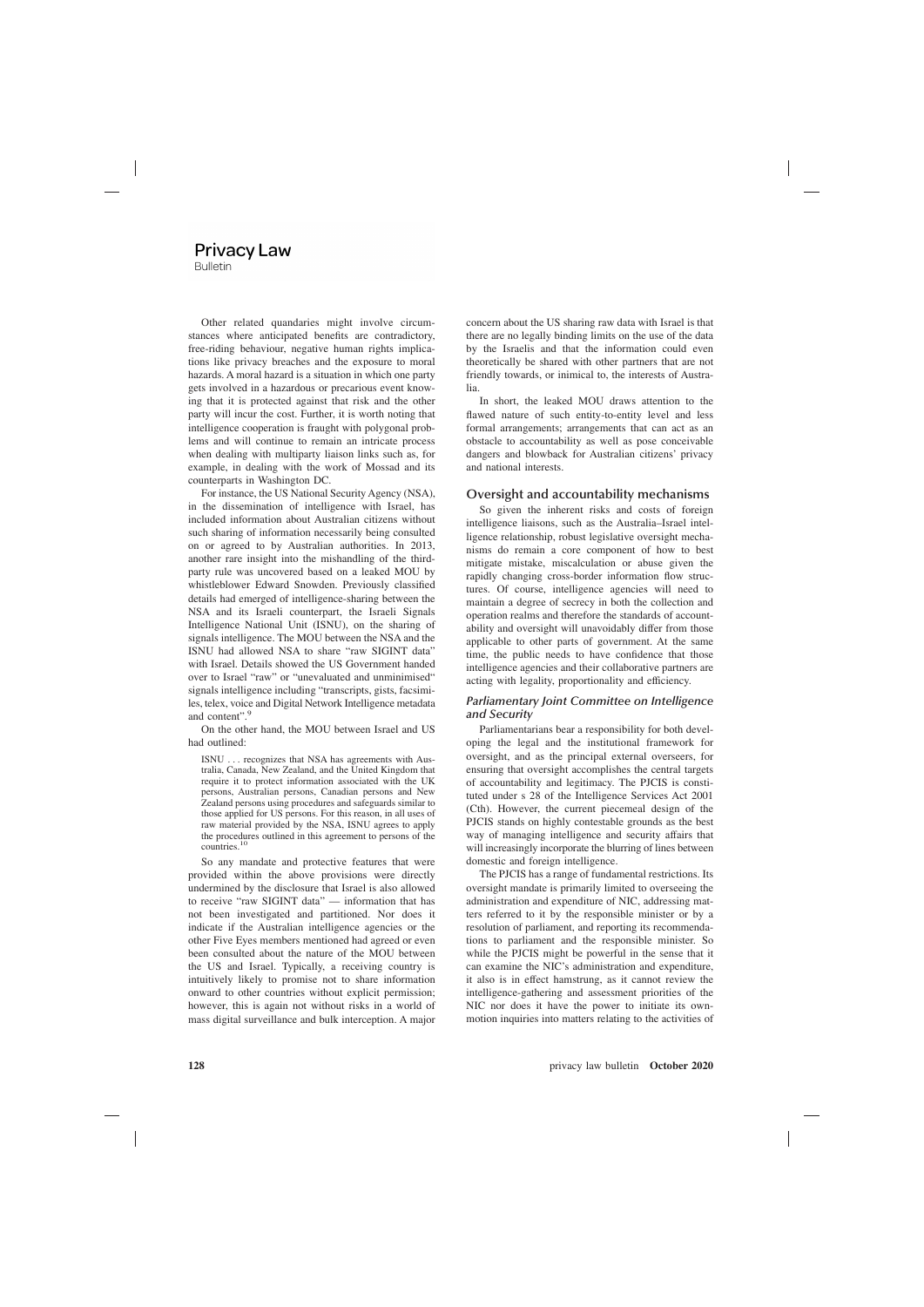an NIC agency. This would entail bilateral intelligence and security sharing arrangements (with overseas partners like Israel).

In short, the functions of the PJCIS do not comprise the ability to cover particular operations that have been (or are being or are proposed to be) undertaken by the NIC. As captured by Labor MP Anthony Byrne in 2019:

We need a committee that's more independent, a committee that does have remit into the operational activities of intelligence and security services and the capacity to initiate [its own] inquiries . . . it doesn't have the powers it needs to discharge [its] obligations on behalf of the Parliament and the Australian people.<sup>11</sup>

Alternatively, a legislatively strengthened remit of the PJCIS could be an important pathway of maintaining better oversight as well as in building a base for wider public confidence and assurance — especially given the new demands of operational responsiveness in the search for an even wider global network of security partners. As a starting point, there does appear to be considerable room for reform regarding the ambit, configuration and operation of the PJCIS.

#### *Inspector-General of Intelligence and Security*

Established by the Inspector-General of Intelligence and Security Act 1986 (Cth), the role and functions of the IGIS do remain a highly valuable component of the overall oversight infrastructure imposed on the NIC. In many ways, the Inspector-General's review and oversight of operational activities does supplement approaches and attitudes within the PJCIS.

The IGIS is an independent executive oversight body whose legislative task does enable it to provide assurances that the NIC is acting with legality, propriety, under ministerial direction and with consistency in regard to human rights standards. The IGIS has significant powers, akin to those of a Royal Commission, which can include the ability to review information and require persons to answer questions and produce documents. It can also investigate complaints and undertake regular inspections of agency files and documentation to identify potential problems with compliance and control frameworks within agencies.

However, what is less apparent is whether the IGIS has the ability or the resources to oversee international intelligence-sharing agreements, like those between Australia and Israel. In fact, there are very few mechanisms at either national or international levels that have the ability to deal with and regulate the intricate or multilayered cross-jurisdictional aspects of intelligence cooperation in any detail.

The main role of IGIS is to oversee the activities of the intelligence agencies as opposed to why they should be conducting these activities. This is an important distinction. At the same time, extending the remit and resourcing of the IGIS commensurate to match with the scale and complexity of the entire NIC would help to support its oversight objectives related to issues of legality and propriety. And other current human rights and related debate points associated to the extended powers of the NIC — including access to, and sharing of, citizen data — are likely to only intensify the workload for the IGIS.

#### **Conclusion**

The formation of intelligence agreements such as the Australia–Israel should always be predicated on the careful assessment and management of the risks, including privacy, associated with it. Any situation of fashioning executive agreements to underpin intelligence coalitions should be underwritten by a plurality of appropriate governance mechanisms, including strong institutional and legislative oversight arrangements which can provide guidance and transparency to ensure compliance and quality control. Legislative oversight bodies should be equipped to support the integrity and reputation of intelligence processes as well as investigate allegations of wrongdoing linked to international intelligence cooperation.

The use of diplomatic assurances is principally based on a notion of trust that the receiving state will uphold particular moral obligations and standards of behaviour. However, the practices of informal agreements, while proving some level of behavioural check, have proven to be highly fragile and can be undoubtedly circumvented. In this sense, robust formal oversight systems and the advance of legally constrained intelligence parties that are shaped towards respecting personal information and human rights could help to counter human rights and related concerns while assisting to avert future political flash points and diplomatic clashes.

The effective oversight of the intelligence agencies will require a strengthening of the PJCIS' legislative powers to widen its remit to include an ability to consider and investigate operations matters as well as conduct its own independent inquiries. Further, the IGIS, an independent statutory officeholder, should be allowed to oversee intelligence matters that might extend to involve other government departments, such as DFAT.

The sharing of information is ultimately a balance of interests. Australian citizens should expect that the actions of their intelligence and security agencies are properly scrutinised and held to account while items like privacy, rights and liberties, and rule of law do remain fundamental democratic and legal principles.